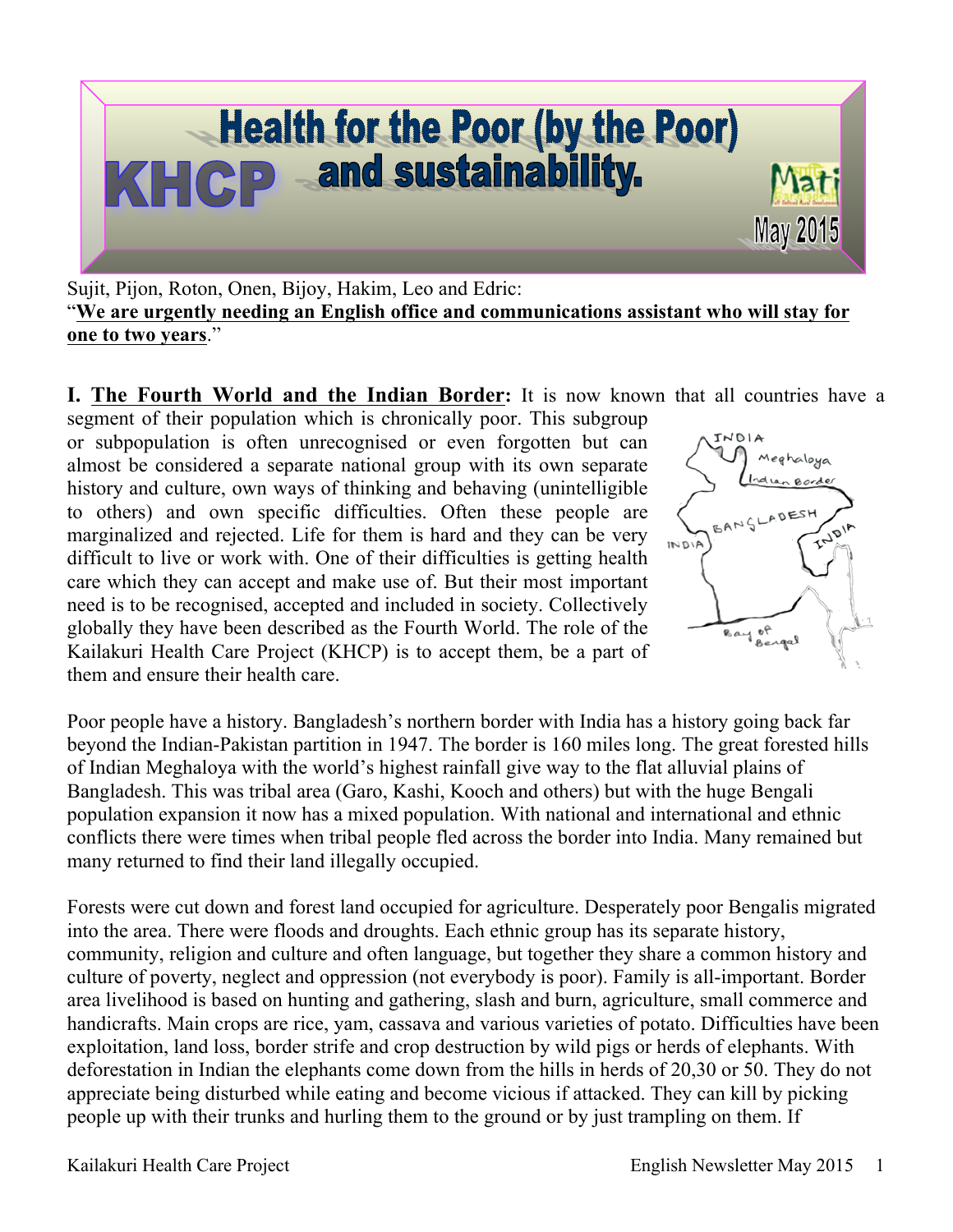threatened, they will destroy homes. The only way to frighten them off is with fire. They are a government-protected species.

The KHCP village of Kailakuri is about 50 miles from the border.

**II**. **The Importance of Family:** Torun Raksham is aged 26. His father Michael Nengminja was a builder and Torun used to help him. Michael's eyesight has deteriorated. So he can no longer do much work. For the last six months Torun has been suffering joints pains and has been unable to work at all. His father brought him to us a week ago.

The Garos are matriarchal and matrilineal. According to tribal marriage custom Michael was taken as husband to the home of his wife Rebekka Raksham. Even then it was a poor home. However over the past 20 years Rebekka has been mentally "short." She sits alone talking to herself, understands nothing, sometimes shouts, disputes or sings loudly or takes off her clothes and goes around naked (she has schizophrenia). The oldest son Bruno aged 27 works as a security guard in Dhaka but is unable to send money home for the family. Then comes Torun, then a brother named Bablu aged 18 who is severely handicapped following a febrile illness seven years ago. He is unable to either sit or walk. Then is Pria a 15 year old sister who was working in a beauty parlour in the great port city of Chittagong and is now married to a Bengali Christian and become part of his family. So she is not able to help either. The youngest is Dhiroba, a boy aged 13 who has probably got either acute rheumatic fever or acute juvenile rheumatoid arthritis.

Obviously this is a severely disabled Fourth World family. Close relatives are too poor to help. They live nearby to a Catholic mission and get some help from the priest there. There is also a small dispensary which is not able to do much. (Previously this was quite a good hospital run by a French religious nursing sister but she died of cancer and the hospital went into demise----. **We do not intend to allow this to happen to Kailakuri!**)The priest gave money for Torun to come to us and is going to send the mother and youngest son as well. (Latest news: Torun has run away and gone back home and the others are probably not going to come--a typical example of the understanding gap between the extremely poor and their potential helpers).

**III**. **Sujit Rangsa's Family:** Sujit is now aged 35. He grew up in an extremely poor Garo home

five miles from the border. His father, now 60, was at one time a mission school teacher. He and his wife still work as land laborers when work is available about four or five days a week. Sujit was a good student but failed school certificate because debilitated by uncontrolled diabetes which he had been suffering for four years. Previously his treatment had been funded by World Vision. I was introduced to him when visiting the mission there in 2001 and brought him back to Kailakuri. **Cyril and Sujit**



The next son Cyril is now 33. He left school before school certificate and worked in a restaurant in Dhaka for 12 years. He was brought to us with a huge kidney mass. We had him operated at the Dhaka Medical College Hospital where they drained off three litres of pus and found him to have TB. We completed his treatment from Kailakuri and then he returned to Dhaka. Three years ago he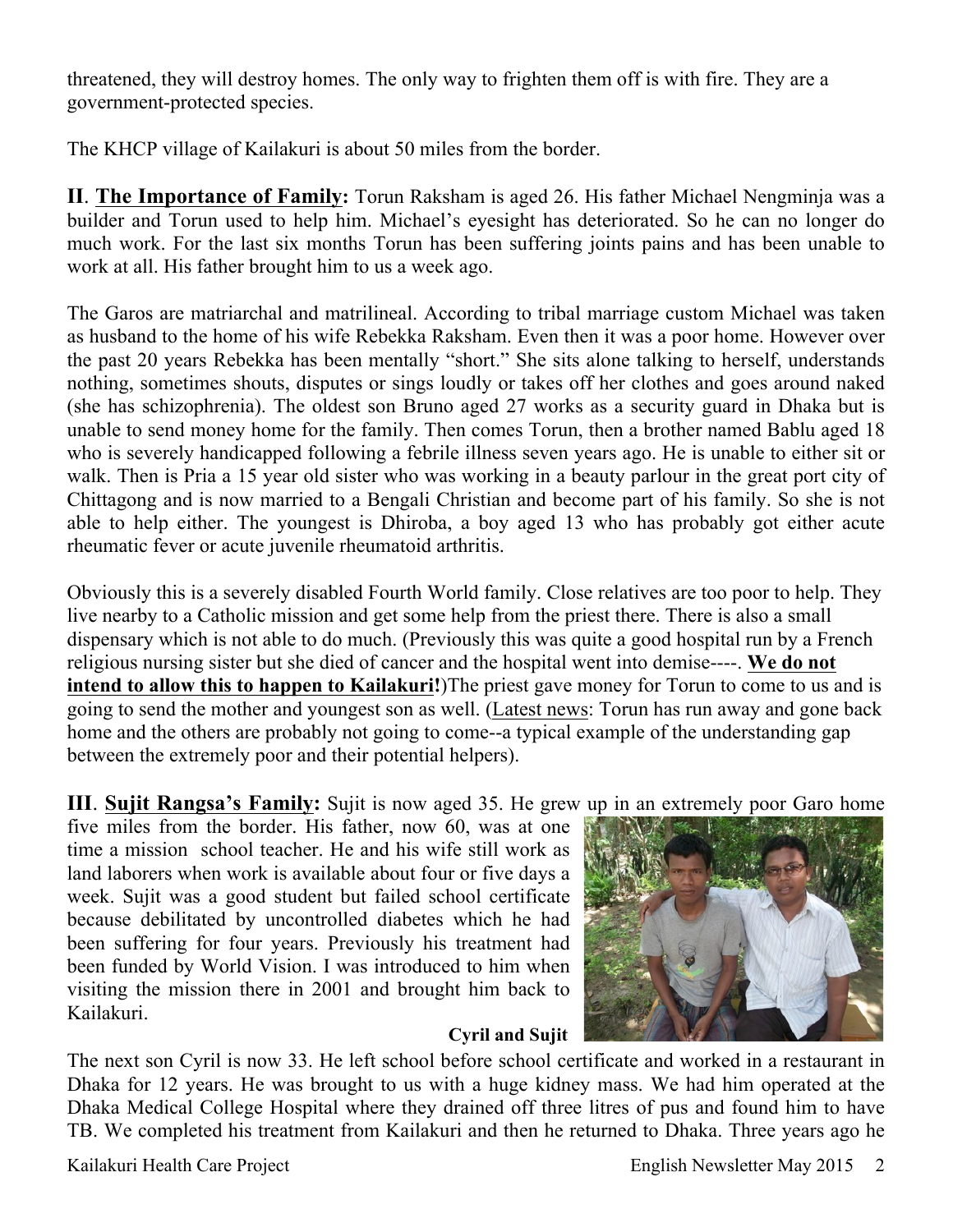met his wife there, also from the border area but working in a beauty parlour. They married and he now lives in her home. She is the inheriting daughter and they have a small piece of land.

The third son Monjit is 30. After four years at high school he got drawn into an undesirable group of youths involved in various kinds of antisocial behaviour and the family had difficulty getting him out but eventually succeeded, sending him to a different area where he worked in a rice mill. Now he has married a very poor Bengali Christian girl from another part of the country and brought her to his home. He supports her by catching eels. After Monjit comes Russel (27) who works in a garments factory in Dhaka and sends money for his parents. Then comes Rupia (25) who teaches in an NGO high school and is able to help her parents. Last is Surobi (17) who has entered a group of Catholic religious sisters, the Salesians, the same group that runs the dispensary in Torun's village.

**IV**. **KHCP Sustainability:** Sujit came to Kailakuri as an uncontrolled diabetic patient in 2001. He regained heath, learned to control his diabetes and became a good paramedic. At the same time he studied at Open College and passed school certificate and university entrance. He married and has two sons. The first, Rodro has cerebral palsy, is extremely handicapped, aged nine and still unable to sit and talk (but he can certainly 'talk' and control his parents with eyes!). Sujit and Shima are devoted to him. The second is Spring who is a boisterous hyperactive 4½year old.

Sujit became one of our best paramedics, highly committed to the KHCP and an excellent organiser. KHCP has a strong paramedic staff, short term rotating internee doctors and good management. The project is supervised by an elderly seriously ill medical doctor (myself) and is expecting two doctors, Jason and Merindy Morgenson from America. However they are having some problems and will probably have difficulty starting at Kailakuri before February next year. **We do not however intend to allow the Kailakuri essential health programme for the poor to go into demise!** The KHCP committee has appointed Sujit as Acting Medical Coordinator (project director) until Jason and Merindy come or we have another ongoing doctor who can take the role. Dr. Mariko Inui from Japan will be back in two weeks and will be with us for three months (very very many thanks to Mariko and JOCS!). **Our next most urgent need is for an English office and communications helper who will be able to stay for one to two years** (thus securing funding!).

(Edric Baker).

## **Our present leadership structure is:**

Sujit Rangsa (Acting Medical Coordinator), Edric Baker (Medical Adviser),

Assistant Directors: Pijon (management), Roton (health programme), Hakim (Diabetes), Onen (inpatients), Bijoy (outpatients), Leo (village mother-child health), Edric (medical adviser and English office).